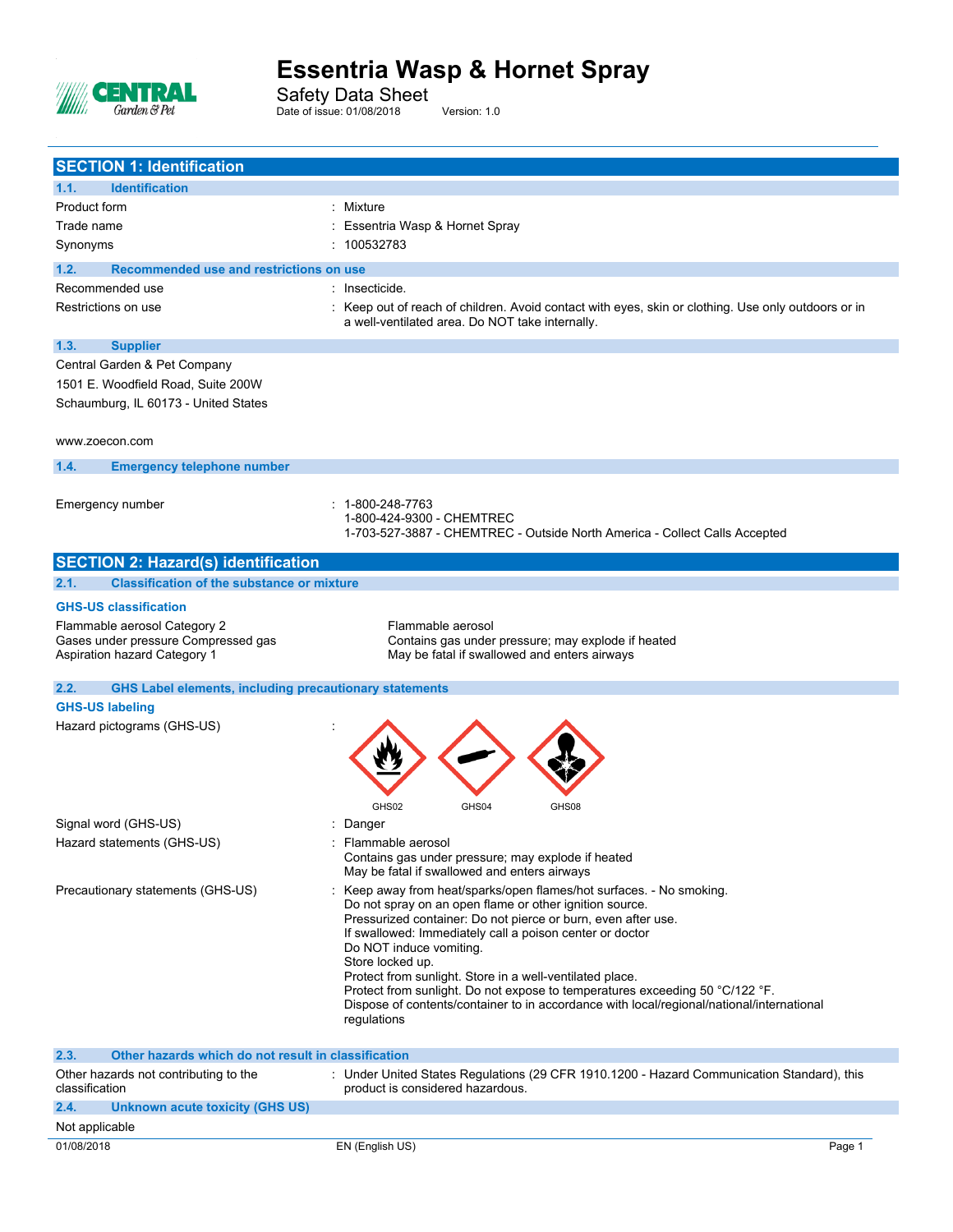Safety Data Sheet

## **SECTION 3: Composition/Information on ingredients**

## **3.1. Substances**

## Not applicable

| 3.2.<br><b>Mixtures</b> |                           |               |
|-------------------------|---------------------------|---------------|
| <b>Name</b>             | <b>Product identifier</b> | $\frac{9}{6}$ |
| Peppermint Oil          | (CAS-No.) 8006-90-4       | 1.5           |
| Sodium lauryl sulfate   | (CAS-No.) 151-21-3        | 0.15          |
| Mineral oil, white      | (CAS-No.) 8042-47-5       | 10            |
| Isopropyl alcohol       | (CAS-No.) 67-63-0         | 5             |
| Other ingredients       | (CAS-No.) N/A             | Balance       |

|            | <b>SECTION 4: First-aid measures</b>                                |                                                                                                                                                                                                                                                                          |
|------------|---------------------------------------------------------------------|--------------------------------------------------------------------------------------------------------------------------------------------------------------------------------------------------------------------------------------------------------------------------|
| 4.1.       | <b>Description of first aid measures</b>                            |                                                                                                                                                                                                                                                                          |
|            | First-aid measures after inhalation                                 | : IF INHALED: Remove person to fresh air and keep comfortable for breathing. Call a POISON<br>CENTER or doctor/physician if you feel unwell.                                                                                                                             |
|            | First-aid measures after skin contact                               | : IF ON SKIN: Wash with plenty of soap and water. If skin irritation or rash occurs: Get medical<br>advice/attention.                                                                                                                                                    |
|            | First-aid measures after eye contact                                | IF IN EYES: Rinse cautiously with water for several minutes. Remove contact lenses, if present<br>and easy to do. Continue rinsing. Remove contact lenses, if present and easy to do. Continue<br>rinsing. If eye irritation persists: Get medical advice and attention. |
|            | First-aid measures after ingestion                                  | : IF SWALLOWED: Call a POISON CENTER or doctor/physician if you feel unwell. Rinse mouth.<br>Do NOT induce vomiting unless directed to do so by medical personnel.                                                                                                       |
| 4.2.       | Most important symptoms and effects (acute and delayed)             |                                                                                                                                                                                                                                                                          |
|            | Symptoms/effects after ingestion                                    | : Risk of lung edema.                                                                                                                                                                                                                                                    |
| 4.3.       | Immediate medical attention and special treatment, if necessary     |                                                                                                                                                                                                                                                                          |
|            | Treat symptomatically.                                              |                                                                                                                                                                                                                                                                          |
|            | <b>SECTION 5: Fire-fighting measures</b>                            |                                                                                                                                                                                                                                                                          |
| 5.1.       | Suitable (and unsuitable) extinguishing media                       |                                                                                                                                                                                                                                                                          |
|            | Suitable extinguishing media                                        | : Water spray. Dry powder. Foam. Carbon dioxide.                                                                                                                                                                                                                         |
|            | Unsuitable extinguishing media                                      | : Avoid heavy hose streams.                                                                                                                                                                                                                                              |
| 5.2.       | Specific hazards arising from the chemical                          |                                                                                                                                                                                                                                                                          |
|            | Explosion hazard                                                    | : Contains gas under pressure; may explode if heated.                                                                                                                                                                                                                    |
| Reactivity |                                                                     | : The product is non-reactive under normal conditions of use, storage and transport.                                                                                                                                                                                     |
| 5.3.       | Special protective equipment and precautions for fire-fighters      |                                                                                                                                                                                                                                                                          |
|            | Protection during firefighting                                      | : Do not attempt to take action without suitable protective equipment. Self-contained breathing<br>apparatus. Complete protective clothing.                                                                                                                              |
|            | <b>SECTION 6: Accidental release measures</b>                       |                                                                                                                                                                                                                                                                          |
| 6.1.       | Personal precautions, protective equipment and emergency procedures |                                                                                                                                                                                                                                                                          |
|            | General measures                                                    | : Approach leaking or punctured pressurized containers cautiously. Isolate leaking container<br>from all sources of ignition. Avoid breathing fumes. Ventilate enclosed areas.                                                                                           |
| 6.1.1.     | For non-emergency personnel                                         |                                                                                                                                                                                                                                                                          |
|            | Emergency procedures                                                | : Ventilate spillage area. Avoid contact with skin and eyes.                                                                                                                                                                                                             |
| 6.1.2.     | For emergency responders                                            |                                                                                                                                                                                                                                                                          |
|            | Protective equipment                                                | : Contents under pressure. Aerosols exposed to high temperatures may rupture, rocket and<br>cause secondary hazards. Do not attempt to take action without suitable protective equipment.<br>At temperatures above 130°F, container may rupture.                         |
|            | Emergency procedures                                                | : As an immediate precautionary measure, isolate spill or leak area for at least 50 meters (150<br>feet) in all directions.                                                                                                                                              |
| 6.2.       | <b>Environmental precautions</b>                                    |                                                                                                                                                                                                                                                                          |
|            | Avoid release to the environment.                                   |                                                                                                                                                                                                                                                                          |
| 6.3.       | Methods and material for containment and cleaning up                |                                                                                                                                                                                                                                                                          |
|            | Methods for cleaning up                                             | : SMALL SPILLS: Take up with sand or other non-combustible absorbent material and place into<br>containers for later disposal.                                                                                                                                           |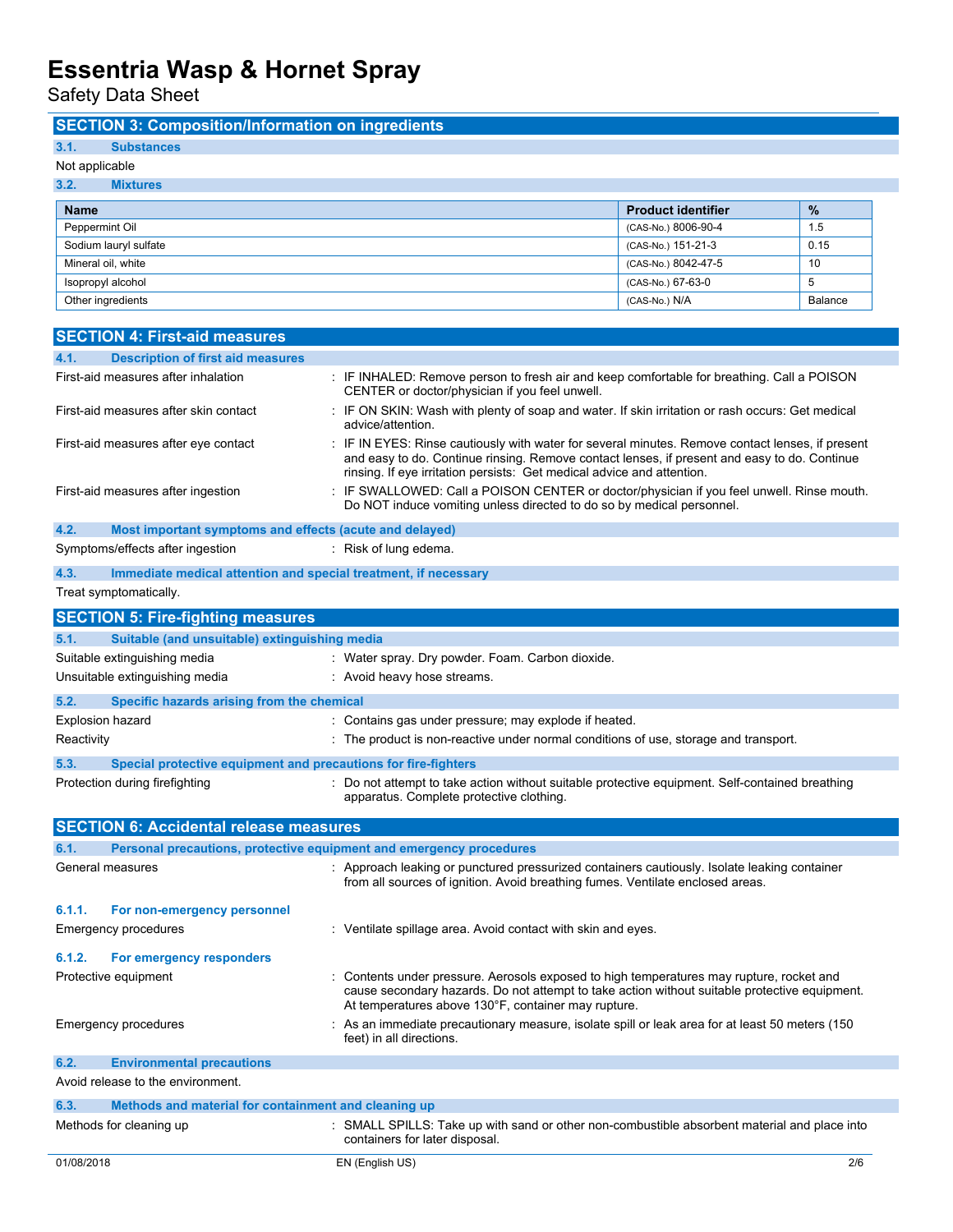Safety Data Sheet

| <b>SECTION 7: Handling and storage</b>                               |                                                                                                                                                                                                                                                                                                                                                                                                     |
|----------------------------------------------------------------------|-----------------------------------------------------------------------------------------------------------------------------------------------------------------------------------------------------------------------------------------------------------------------------------------------------------------------------------------------------------------------------------------------------|
| 7.1.<br><b>Precautions for safe handling</b>                         |                                                                                                                                                                                                                                                                                                                                                                                                     |
| Precautions for safe handling                                        | : Ensure good ventilation of the work station. Avoid contact with skin and eyes. Wear personal<br>protective equipment. Do not use or store near heat or open flame. Exposure to temperatures<br>above 130°F may cause bursting. Do not smoke while using this product. Do not allow product<br>to freeze. Contents under pressure, do not crush, puncture or incinerate. Avoid breathing<br>fumes. |
| Hygiene measures                                                     | : Do not eat, drink or smoke when using this product. Always wash hands after handling the<br>product.                                                                                                                                                                                                                                                                                              |
| 7.2.<br>Conditions for safe storage, including any incompatibilities |                                                                                                                                                                                                                                                                                                                                                                                                     |
| Storage conditions                                                   | $\therefore$ Store in a cool, dry place. Keep out of reach of children. Keep away from sources of ignition $-$<br>No Smoking. Store in a well-ventilated place. Keep container tightly closed. Keep at a<br>temperature not exceeding 120°F. Keep from freezing. NFPA Aerosol Classification: Level 1.                                                                                              |
| Incompatible materials                                               | : Heat, sparks, open flame.                                                                                                                                                                                                                                                                                                                                                                         |

### **SECTION 8: Exposure controls/personal protection**

### **8.1. Control parameters**

| Mineral oil, white (8042-47-5) |                                       |                        |  |  |
|--------------------------------|---------------------------------------|------------------------|--|--|
| <b>ACGIH</b>                   | ACGIH TWA (mg/m <sup>3</sup> )        | $5 \text{ mg/m}^3$     |  |  |
| <b>ACGIH</b>                   | ACGIH STEL (mg/m <sup>3</sup> )       | 10 mg/ $m3$            |  |  |
| <b>OSHA</b>                    | OSHA PEL (TWA) (mg/m <sup>3</sup> )   | $5 \text{ mg/m}^3$     |  |  |
| Isopropyl alcohol (67-63-0)    |                                       |                        |  |  |
| <b>ACGIH</b>                   | ACGIH TWA (ppm)                       | $200$ ppm              |  |  |
| <b>ACGIH</b>                   | ACGIH STEL (ppm)                      | 400 ppm                |  |  |
| <b>OSHA</b>                    | OSHA PEL (TWA) (mg/m <sup>3</sup> )   | 980 mg/m $3$           |  |  |
| <b>OSHA</b>                    | OSHA PEL (TWA) (ppm)                  | 400 ppm                |  |  |
| <b>IDLH</b>                    | US IDLH (ppm)                         | 2000 ppm (10% LEL)     |  |  |
| <b>NIOSH</b>                   | NIOSH REL (TWA) (mg/m <sup>3</sup> )  | 980 mg/m $3$           |  |  |
| <b>NIOSH</b>                   | NIOSH REL (TWA) (ppm)                 | $400$ ppm              |  |  |
| <b>NIOSH</b>                   | NIOSH REL (STEL) (mg/m <sup>3</sup> ) | 1225 mg/m <sup>3</sup> |  |  |
| <b>NIOSH</b>                   | NIOSH REL (STEL) (ppm)                | 500 ppm                |  |  |

| 8.2. | Appropriate engineering controls |                                                                                                                                       |
|------|----------------------------------|---------------------------------------------------------------------------------------------------------------------------------------|
|      | Appropriate engineering controls | Adequate ventilation systems as needed to control concentrations of airborne contaminants<br>below applicable threshold limit values. |
|      | Environmental exposure controls  | Avoid release to the environment.                                                                                                     |

**8.3. Individual protection measures/Personal protective equipment**

**Hand protection:**

Protective gloves

**Eye protection:**

Safety glasses

**Skin and body protection:**

Wear suitable protective clothing

#### **Respiratory protection:**

In case of insufficient ventilation, use NIOSH approved respiratory protection.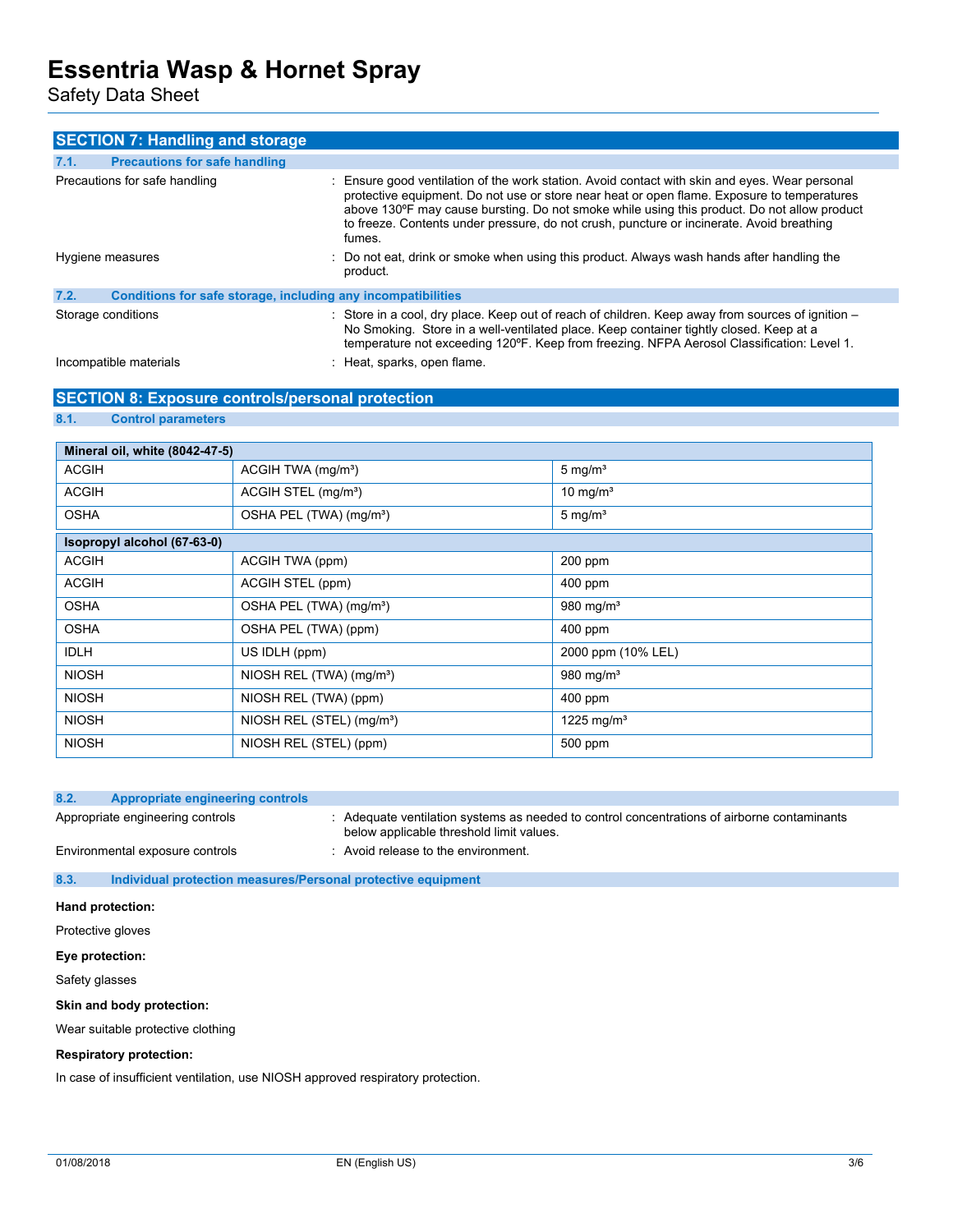Safety Data Sheet



**SECTION 9: Physical and chemical properties**

| <u>ULUTION 9. FIIYSICAI ANU CHENNCAI PIUPENIES</u>            |                   |                           |  |
|---------------------------------------------------------------|-------------------|---------------------------|--|
| 9.1.<br>Information on basic physical and chemical properties |                   |                           |  |
| Physical state                                                |                   | Liquid                    |  |
| Appearance                                                    |                   | White foaming spray       |  |
| Color                                                         |                   | White                     |  |
| Odor                                                          |                   | Peppermint                |  |
| Odor threshold                                                |                   | No data available         |  |
| рH                                                            | No data available |                           |  |
| Melting point                                                 | Not applicable    |                           |  |
| Freezing point                                                |                   | No data available         |  |
| Boiling point                                                 |                   | No data available         |  |
| Flash point                                                   |                   | Not applicable            |  |
| Relative evaporation rate (butyl acetate=1)                   |                   | No data available         |  |
| Flammability (solid, gas)                                     |                   | Not applicable            |  |
| Vapor pressure                                                |                   | No data available         |  |
| Relative vapor density at 20 °C                               |                   | No data available         |  |
| Relative density                                              |                   | 0.97 (without propellent) |  |
| Solubility                                                    |                   | Insoluble                 |  |
| Log Pow                                                       |                   | No data available         |  |
| Auto-ignition temperature                                     |                   | No data available         |  |
| Decomposition temperature                                     |                   | No data available         |  |
| Viscosity, kinematic                                          |                   | No data available         |  |
| Viscosity, dynamic                                            |                   | No data available         |  |
| <b>Explosion limits</b>                                       |                   | No data available         |  |
| Explosive properties                                          |                   | Not explosive             |  |
| Oxidizing properties                                          |                   | Not applicable            |  |
| VOC content                                                   |                   | $6\%$ w/w                 |  |
| Flame extention                                               |                   | $0$ in                    |  |
| Heat of combustion                                            |                   | 1.7 KJ/g                  |  |

#### **9.2. Other information**

No additional information available

## **SECTION 10: Stability and reactivity**

#### **10.1. Reactivity**

The product is non-reactive under normal conditions of use, storage and transport.

## **10.2. Chemical stability**

Stable under normal conditions.

#### **10.3. Possibility of hazardous reactions**

No dangerous reactions known under normal conditions of use. Aerosols exposed to high temperatures may rupture, rocket and cause secondary hazards.

#### **10.4. Conditions to avoid**

Heat, sparks, open flame. Excess heat.

#### **10.5. Incompatible materials**

No additional information available

#### **10.6. Hazardous decomposition products**

Under normal conditions of storage and use, hazardous decomposition products should not be produced.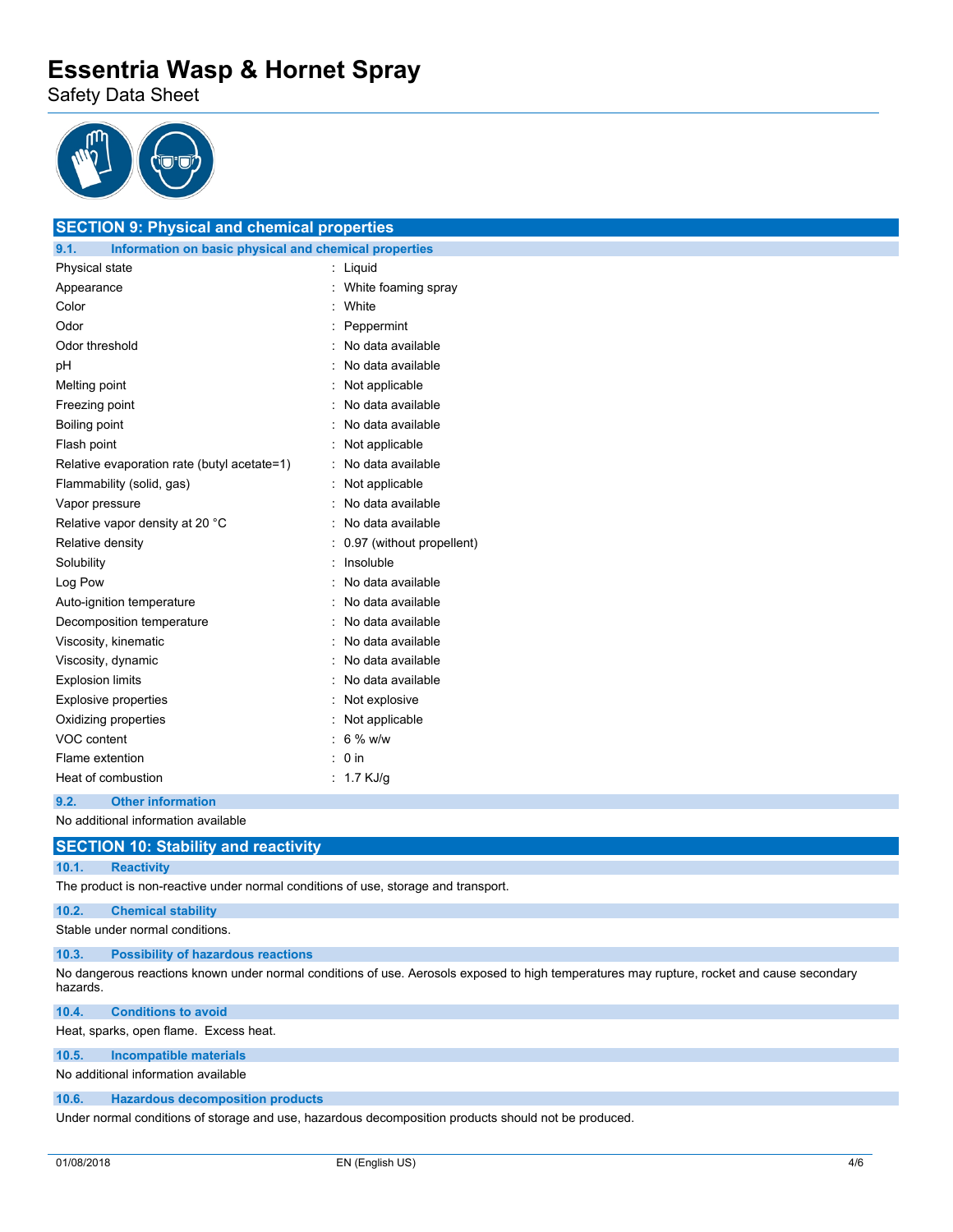Safety Data Sheet

| <b>SECTION 11: Toxicological information</b>  |                       |                                    |  |
|-----------------------------------------------|-----------------------|------------------------------------|--|
| 11.1.<br>Information on toxicological effects |                       |                                    |  |
|                                               |                       |                                    |  |
| <b>Essentria Wasp &amp; Hornet Spray</b>      |                       |                                    |  |
| Vaporizer                                     |                       | Aerosol                            |  |
| <b>Peppermint Oil (8006-90-4)</b>             |                       |                                    |  |
| LD50 oral rat                                 |                       | 2426 mg/kg                         |  |
| Sodium lauryl sulfate (151-21-3)              |                       |                                    |  |
| LD50 oral rat                                 |                       | 800 mg/kg                          |  |
| LD50 dermal rabbit                            |                       | $\geq 10000$ mg/kg                 |  |
| Mineral oil, white (8042-47-5)                |                       |                                    |  |
| LD50 oral rat                                 |                       | > 5000 mg/kg                       |  |
| LD50 dermal                                   |                       | > 2000 mg/kg                       |  |
| LC50 inhalation rat (mg/l)                    |                       | $> 5$ mg/l/4h                      |  |
| Isopropyl alcohol (67-63-0)                   |                       |                                    |  |
| LD50 oral rat                                 |                       | 5045 mg/kg                         |  |
| LD50 dermal rabbit                            |                       | 12800 mg/kg                        |  |
| LC50 inhalation rat (mg/l)                    |                       | 16000 ppm (Exposure Time: 8 hours) |  |
|                                               |                       |                                    |  |
| <b>GHS-US Properties</b>                      | <b>Classification</b> |                                    |  |

| GHS-US Properties                                     | Classification                                |
|-------------------------------------------------------|-----------------------------------------------|
| Acute toxicity                                        | Not classified                                |
| Skin corrosion/irritation                             | Not classified                                |
| Serious eye damage/irritation                         | Not classified                                |
| Respiratory or skin sensitization                     | Not classified                                |
| Germ cells mutagen                                    | Not classified                                |
| Carcinogenicity                                       | Not classified                                |
| Reproductive toxicity                                 | Not classified                                |
| Specific target organ toxicant<br>(single exposure)   | Not classified                                |
| Specific target organ toxicant<br>(repeated exposure) | Not classified                                |
| Aspiration hazard                                     | May be fatal if swallowed and enters airways. |
|                                                       |                                               |

| <b>Potential health effects</b> |                                                                                                                                                                |
|---------------------------------|----------------------------------------------------------------------------------------------------------------------------------------------------------------|
| Inhalation                      |                                                                                                                                                                |
| Acute                           | : Under normal conditions of use, no health effects are expected.                                                                                              |
| <b>Skin</b>                     |                                                                                                                                                                |
| Acute                           | : May cause mild skin irritation.                                                                                                                              |
| Eye                             |                                                                                                                                                                |
| Acute                           | : May cause minimal irritation.                                                                                                                                |
| Ingestion                       |                                                                                                                                                                |
| Acute                           | : Aspiration hazard - small amounts of liquid aspirated into the lungs during ingestion or from vomiting may cause<br>chemical pneumonitis or pulmonary edema. |

**SECTION 12: Ecological information**

### **12.1. Toxicity**

No additional information available

### **12.2. Persistence and degradability**

No additional information available

#### **12.3. Bioaccumulative potential**

No additional information available